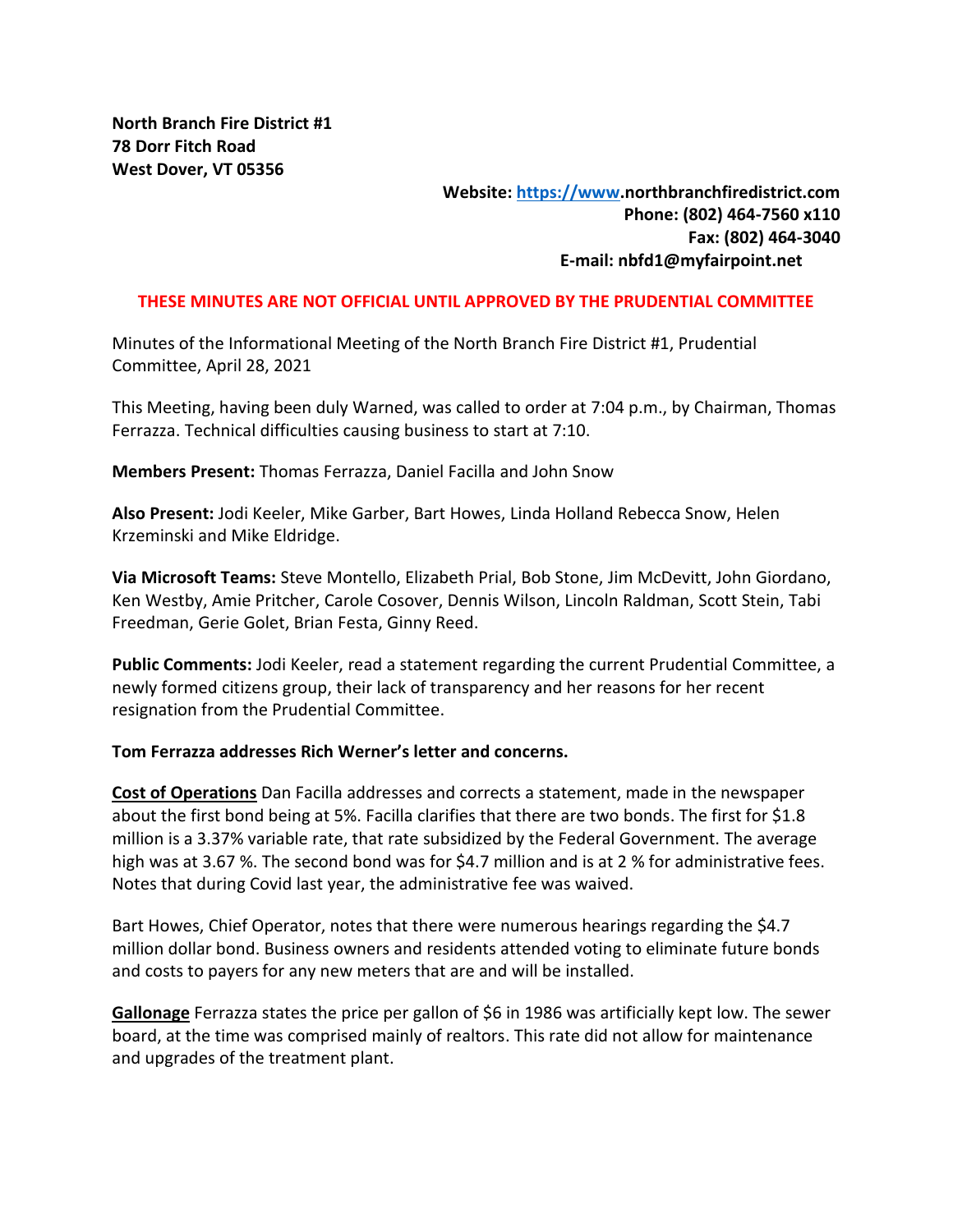In 1987, a motion was passed to raise the rate from \$6/gallon to \$18/gallon. Three board members tried to kill it, but it remained, it still passed. Even though the motion passed to raise the rate, it was never raised and never brought up again.

Ferrazza made the comparison of hook-up fees to putting in a septic system. Hookup fees for a four-bedroom house or unit would be \$19,200. A comparable septic system would cost approximately \$30,000.

**Raise and Appropriate**. Ferrazza noted that when Brendon Ryan was on the board (2017-19), he proposed lowering hookup fees because he was affiliated with Mt. Snow, and the Carinthia Hotel was to be built.

**Guidelines for sleeping spaces** Ferrazza stated that the guidelines for sleeping spaces have not changed in 35 years. He states public can go through minutes and ordinances that are stored at North Branch Fire District.

Ferrazza asks real estate agents to give more that 2-3 days' notice for closing. Further confirming, with public, that sleeping space charges stays with the life of the property.

## **Waiver of Fees**

A figure of \$441 was noted for what was forgiven for the Town of Dover in sewer charges in exchange for sanding, recording fees, use of excavators and use of the transfer station. NBFD would incur significant charges if this were billed directly.

**The Annual Meeting in 2020** was scheduled for March 29, 2020 and the State went into shut down due to Covid -19. NBFD was directed, by the State, in November of 2020, not to have the Annual Meeting. Elections were postponed, from March to May at NBFD and Town of Dover, for 2021.

**2018-19 Water usage notices** There was some confusion, according to Rich Werner's letter, about notices that were sent out during construction. They were mailed Christmas week and President's week asking users to conserve. Language used was provided by the State. The Prudential Committee was unaware that users were concerned as there was no communication, to North Branch, to that affect.

**Recording meetings** Audio recording of Meetings are currently being done. A new system has been purchased, but to be installed for live meetings. It will include video and audio recordings.

**Financial Accounts** Sleeping Space account is only for funds obtained for that. A Reserve account was established in 2017 with 100,000 in it. Voters allowed NBFD to use those funds for construction. State reimbursements came in slow so Reserve account borrowed from the Sleeping Spaces account. Funds from hookups or sleeping spaces, at the end of the year, go to the reserve accounts. A request from the public will be needed to access those accounts. Other income goes into the Capitol Account for upkeep and operational expenditures. An article will be presented at next years Annual Meeting concerning how much to appropriate for the reserve account.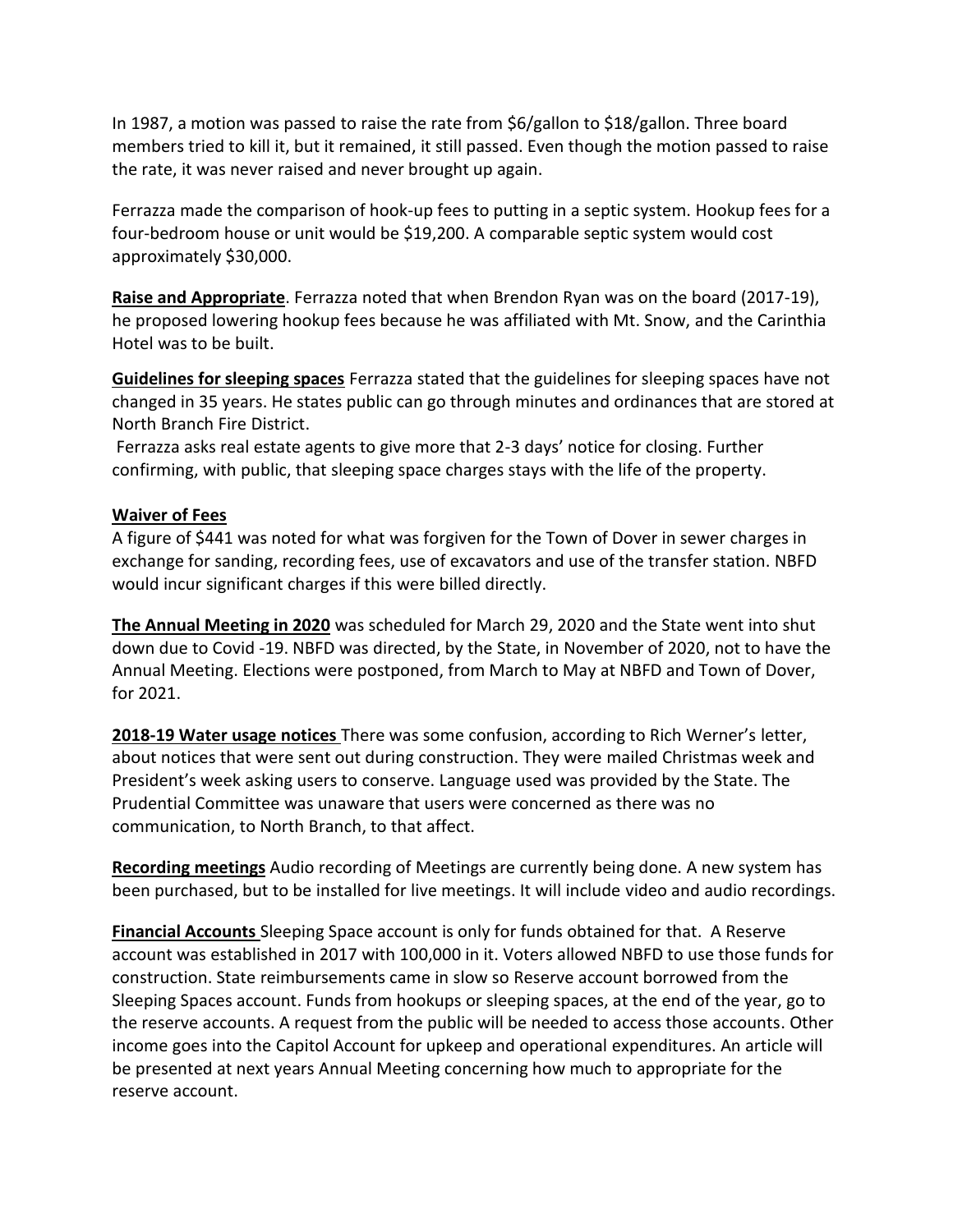**Sub committees** The Committee disagrees that there needs to be sub committees to the Prudential Committee. It is stated that if a group wants to send a representative to the Prudential Committee meetings, their input would be welcome.

**Executive sessions** Ferrazza states that executive sessions are used for legal issues and personnel matters. The hours needed for these sessions is customary for comparable municipalities.

**Billing** Dan Facilla stated that the Committee is investigating a potential new billing system using a 7 day mean during peak times. Bills the following year will be based on that time frame and has been approved as fair and equitable. There will be further discussion, including the programming, minimum billing and whether to bill on a monthly basis or continue bi-annually.

Bart Howes explained that NBFD#1 will need to expand as mandated by the state and Act 250, if we are to ever go over our 585,000 gallons/day limit within a 7-day period. We have only hit that once in winter of 2003/2004. NBFD has restrictions on expansion, due to the SAAB in Ellis Brook. Although exceeding annual discharge limits are not probable, it is possible.

Facilla further explained each added sleeping space reduces potential future hook-ups. NBFD had an engineer study usage for one year and found that charging for sleeping spaces as development occurs, was most fair. As of this meeting, NBFD has 13,875 sleeping spaces recorded which is 832,500 potential gallons per day.

## **Public Comments**

Bob Stone commented on the charge for sleep sofas. Asking to charge only for gallonage used. Stone also asked why sleep sofas where not charged from 2018-2019. Ferrazza stated NBFD went silent on sleep sofas during that period, but reinstated charges in 2020.

Facilla addressed flow vs. sleep spaces. He explained every sleep space equals potential flow. NBFD must follow ordinance.

Steve Montello stated that he is representing a group of 1,200 members. That Rich Werner donated money to the group. He stated he and Rich are the largest users at NBFD.

Montello expressed extreme concern over the executive session at the Prudential Committee's April Regular Meeting. He stated it sent him into "orbit" as he expected Rich Werner to present his letter in regular session. Montello wanted further explanation on exemptions NBFD gives to certain entities such as Twice Blessed, Town of Dover, The West Dover Church and Dover Historical Society.

Elizabeth Prial stated the same concerns as Montello as far as "giving freebies" and asked why the burden is not given to a broader base such as the town taxpayers.